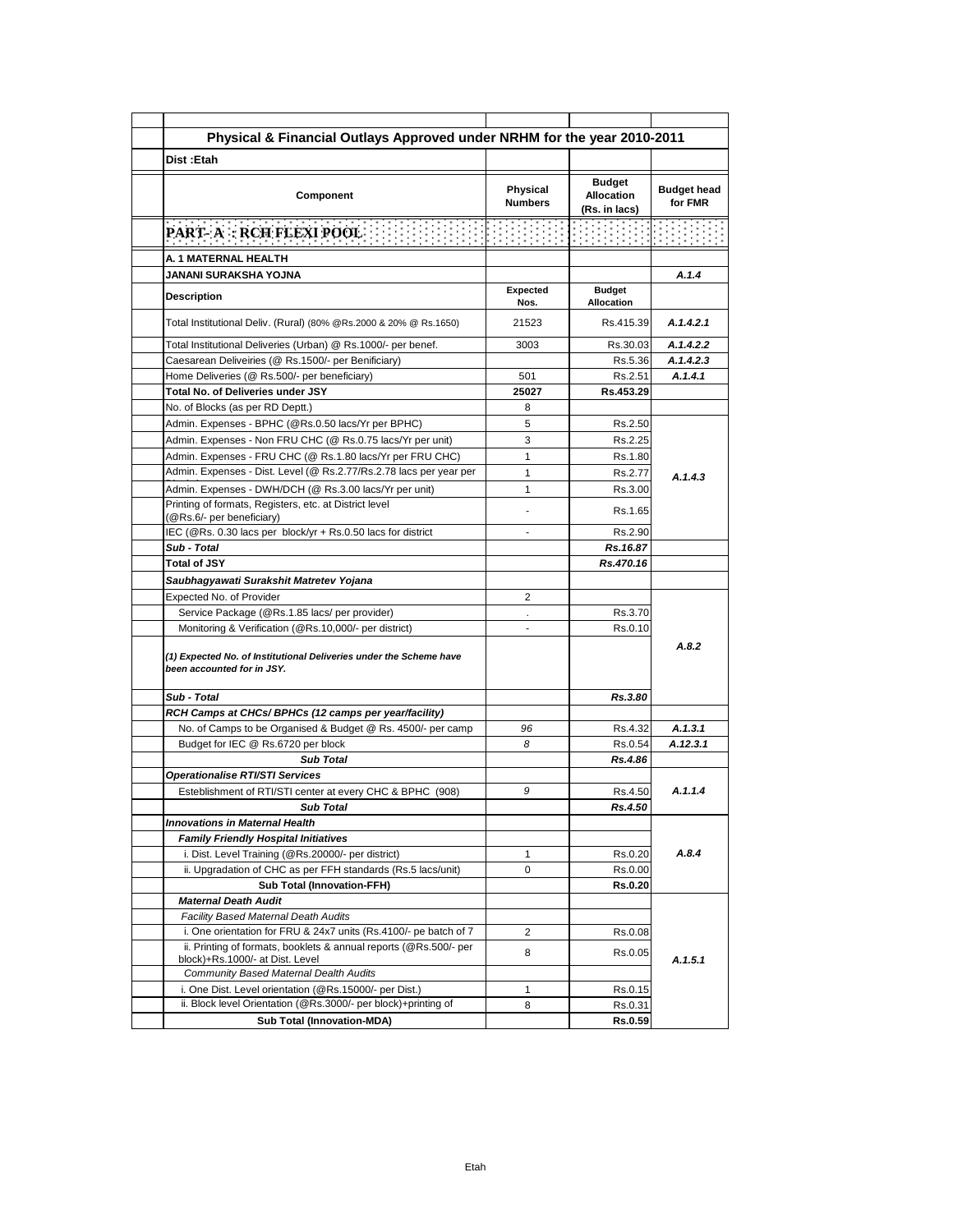| Component                                                                                      | Physical<br><b>Numbers</b> | <b>Budget</b><br><b>Allocation</b><br>(Rs. in lacs) | <b>Budget head</b><br>for FMR |
|------------------------------------------------------------------------------------------------|----------------------------|-----------------------------------------------------|-------------------------------|
| <b>Pregnant Women &amp; Child Tracking</b>                                                     |                            |                                                     |                               |
| i. Orientation Workshop                                                                        |                            |                                                     |                               |
| (a) At Dist. Level                                                                             | 1                          | Rs.0.22                                             | A.10.3                        |
| (b) At Block Level @ Rs.6500/- block                                                           | 8                          | Rs.0.52                                             |                               |
| ii. Printing of formats (730 format/block @Rs.2 per format)                                    | 5840                       | Rs.0.12                                             |                               |
| Sub Total (Innovation-Preg. Women & child tracking)                                            |                            | Rs.0.86                                             |                               |
| <b>Strengthening of Sub Centers Accridited under JSY</b>                                       |                            |                                                     |                               |
| Dissemination meeting in the District @ Rs 5000/-                                              | 1                          | Rs.0.05                                             |                               |
| Upgradation of Sub Centre in Dist (From State Level)                                           | 30                         | Rs.0.00                                             | A.1.1.5                       |
| Sub Total (Innovation-S.C. Accridited under JSY))<br>Sub Total (Innovation in Maternal Health) |                            | <b>Rs.0.05</b><br>Rs.1.69                           |                               |
|                                                                                                |                            | Rs.485.01                                           |                               |
| Sub-Total (Maternal Health)<br>A.2 CHILD HEALTH                                                |                            |                                                     |                               |
|                                                                                                |                            |                                                     |                               |
| <b>Comprehensive Child Survival Programme (CCSP)</b>                                           |                            |                                                     |                               |
| CCSP Training - FBNC (in 1st & 2nd phase districts only)                                       |                            |                                                     |                               |
| Training Site - District Women Hospital<br><b>Expected No. of Participants</b>                 | 36                         |                                                     |                               |
| No. of Batches to be Organised and Budget @ Rs.12,000 per Batch                                | 6                          | Rs.0.72                                             | A.11.5.2                      |
| No. of Batches to be Supervised and Budget @ Rs.3,200 per Batch                                | 2                          | Rs.0.06                                             |                               |
| Sub - Total                                                                                    |                            | Rs.0.784                                            |                               |
| Training at Medical College under CCSP Prog                                                    |                            |                                                     |                               |
| Support staff to Medical Collage                                                               |                            | Rs.0.00                                             |                               |
| Physicians training/F-IMNCI                                                                    |                            | Rs.0.00                                             | A.11.5.2                      |
| <b>Sub Total</b>                                                                               |                            | Rs.0.000                                            |                               |
| <b>CCSP Training - NSSK (in 3rd phase districts only)</b>                                      |                            |                                                     |                               |
| Training Site - District Women Hospital                                                        |                            |                                                     |                               |
| Expected No. of Participants                                                                   |                            |                                                     | A.11.5.5                      |
| No. of Batches to be Organised and Budget @ Rs.38,500 per Batch                                | 0                          | Rs.0.00                                             |                               |
| No. of Batches to be Supervised and Budget @ Rs.3,500 per Batch                                | 0                          | Rs.0.00                                             |                               |
| Sub - Total                                                                                    |                            | Rs.0.00                                             |                               |
| CCSP Training of ASHAs, ANMs, LHVs - (1st & 2nd Phase                                          |                            |                                                     |                               |
| Expected No. of Participants (approx. 24 per batch)                                            | 500                        |                                                     |                               |
| No. of Batches to be Organised and Budget @ Rs.1,65,000 per                                    | 20                         | Rs.33.00                                            |                               |
| No. of Batches of ToT and Budget @ Rs.2,39,000 per Batch                                       | 0                          | Rs.0.00                                             | A.11.5.1                      |
| Sub - Total                                                                                    |                            | Rs.33.00                                            |                               |
| CCSP Training of ASHAs, ANMs, LHVs - (3rd Phase Districts)                                     |                            |                                                     |                               |
| Expected No. of Participants (approx. 24 per batch)                                            | 0                          |                                                     |                               |
| No. of Batches to be Organised and Budget @ Rs.1,65,000 per                                    | 0                          | Rs.0.00                                             | A.11.5.1                      |
| No. of Batches of ToT and Budget @ Rs.2,39,000 per Batch                                       | 0                          | Rs.0.00                                             |                               |
| Sub - Total                                                                                    |                            | Rs.0.000                                            |                               |
| CCSP Training of Supervisors (in 1st & 2nd phase districts                                     |                            |                                                     |                               |
| No. of Batches (16 participants) to be Organised and Budget @<br>Rs.24,500 per Batch           | 8                          | Rs.1.960                                            | A.11.5.1                      |
| No. of Batches to be Supervised and Budget for Observer Visit @                                | 2                          | Rs.0.06                                             |                               |
| Sub - Total                                                                                    |                            | Rs.2.024                                            |                               |
| <b>Site Stregthening</b>                                                                       |                            |                                                     |                               |
| Strengthening of FBNC/NSSK Site (@ Rs.30,000/- per site)                                       | 1                          | Rs.0.30                                             | A.11.5.1                      |
| Strengthening of CCSP Training Site (@ Rs.2,33,500/- per site)                                 | 0                          | Rs.0.00                                             |                               |
| <b>Sub Total</b>                                                                               |                            | Rs.0.30                                             |                               |
| Establishment, Operationalisation & Construction of SNCU                                       |                            |                                                     |                               |
| Establishment and Operating Exp. Of old SNCU in 7 Dist. @Rs.25                                 | 0                          | Rs.0.0                                              | A.2.2                         |
| Construction of of new SNCU in 5 Dist. (@Rs.30 lacs)                                           | 0                          | Rs.0.0                                              | A.9.2.2                       |
| Sub - Total                                                                                    |                            | <b>Rs.0.0</b>                                       |                               |
| Infant death audit (Aligarh & Banda only)                                                      |                            |                                                     |                               |
| No. of blocks in the district                                                                  | 0                          | Rs.0.0                                              | A.2.8                         |
| Sub - Total                                                                                    |                            | Rs.0.00                                             |                               |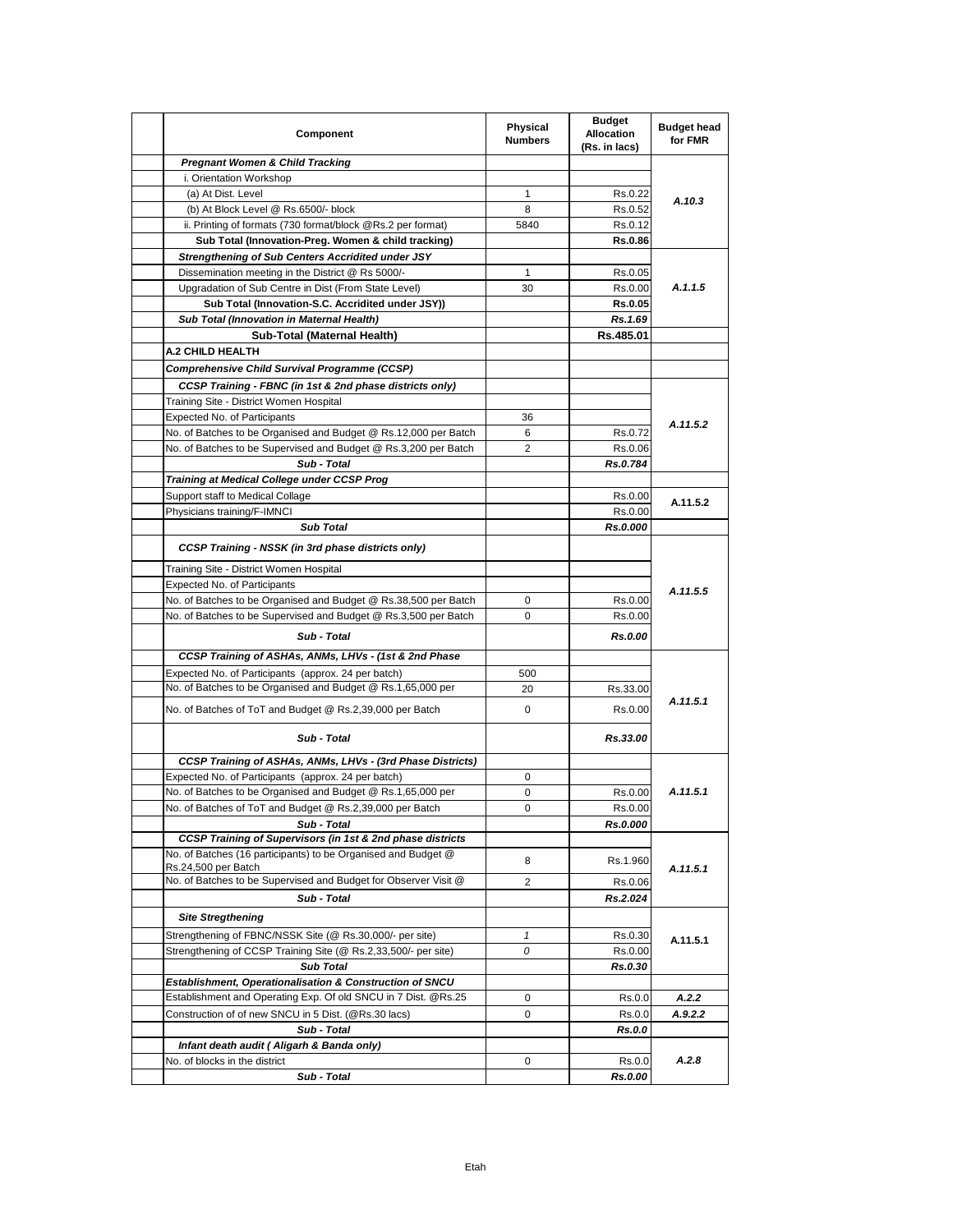| Component                                                                                                                  | Physical<br><b>Numbers</b> | <b>Budget</b><br>Allocation<br>(Rs. in lacs) | <b>Budget head</b><br>for FMR |
|----------------------------------------------------------------------------------------------------------------------------|----------------------------|----------------------------------------------|-------------------------------|
| Infant & Young Child feeding (IYCF)                                                                                        |                            |                                              |                               |
| Mass Awareness Campaign during World Breastfeeding Week                                                                    | $\mathbf{1}$               | Rs.0.50                                      | A.2.5                         |
| Sub - Total                                                                                                                |                            | <b>Rs.0.50</b>                               |                               |
| <b>Supportive Supervision through Reputed Institutions (for 1st</b>                                                        |                            |                                              |                               |
| One Supervisor per block @ Rs.5,000/- p.m. for 12 months                                                                   | 0<br>0                     | Rs.0.0                                       |                               |
| Mobility for supervisors @ Rs.3,000/- p.m. for 12 months<br>Institutional support @ Rs.5,000/- p.m. for 12 months          | 0                          | Rs.0.0<br>Rs.0.0                             |                               |
| Sub - Total                                                                                                                |                            | Rs.0.00                                      |                               |
| Sub-Total (CCSP)                                                                                                           |                            | Rs.36.61                                     |                               |
| Implementation of Bal Swasthya Poshan Mah (BSPM)                                                                           |                            |                                              |                               |
| Joint Meetings of Health & ICDS - 2 Planning Meetings at District<br>Level in a year @ Rs. 5000/- per meeting for 2 Rounds | 1 Dist.                    | Rs.0.10                                      |                               |
| Joint planning meeting of health and ICDS at Block level Rs. 2000 per<br>meeting for 2 rounds                              | 8 Blocks                   | Rs.0.32                                      |                               |
| Joint Orientation of ASHAs & ANMs (@Rs. 25/- per participant) for 2<br>Rounds                                              | 1317 ANM and<br>AWW        | Rs.0.66                                      | A.2.7                         |
| Printing of Guidelines, Reporting & Monitoring Formats (@ Rs.2,000/- per<br>block/round) for 2 rounds                      | 8 Blocks                   | Rs.0.32                                      |                               |
| Dissemination meeting at District level Rs. 5000 per meeting per<br>District for 2 Rounds                                  | 1 Dist.                    | Rs.0.10                                      |                               |
| Sub - Total                                                                                                                |                            | Rs.1.50                                      |                               |
| <b>School Health Programme</b>                                                                                             |                            |                                              |                               |
| Total No. of Blocks in the district                                                                                        | 8                          |                                              |                               |
| No. of Schools to be covered (60 Schools per block)                                                                        | 480                        |                                              |                               |
| District Sensitization workshop                                                                                            | $\mathbf{1}$               | Rs. 0.15                                     |                               |
| Contingencies for printing of Health Card, etc. (@Rs.500/- per school)                                                     | 480                        | Rs. 2.40                                     |                               |
| Budget for Mobility (@Rs.300 per visit x 1 visit)                                                                          | 480                        | Rs. 1.44                                     |                               |
| Sub Total (Prog. Implementation)                                                                                           |                            | Rs. 3.99                                     |                               |
| Traning program for 40 schools per block (where                                                                            |                            |                                              |                               |
|                                                                                                                            | 320                        |                                              |                               |
| Training of District Trainers- Honorarium to district traininer @ Rs. 350                                                  | 3                          | Rs. 0.02                                     |                               |
| Honorarium to traininees from block@ Rs. 400 *2days per block                                                              | 24                         | Rs. 0.19                                     | A.2.4                         |
| Training of Block Trainers -Honorarium to block resource persons @<br>Nogle ton andeted C*oughC* 000                       | 24                         | Rs. 0.29                                     |                               |
| Honararium to Teachers @ Rs. 250*2 teachers per school *2 days                                                             | 640                        | Rs. 3.20                                     |                               |
| <b>Sub Total (Training)</b>                                                                                                |                            | Rs. 3.70                                     |                               |
| For training program unspent balance is available at the district                                                          |                            | Rs. 2.35                                     |                               |
| <b>Actual Allocation for training</b>                                                                                      |                            | Rs. 1.35                                     |                               |
| Weighing scale, Ht./Wt Charts, Measuring tape etc. @ Rs1000 per<br>school x 20 new schools/block                           | 160                        | Rs. 0.00                                     |                               |
| Procurement of IFA tablets (30 mg tablets) for all schools                                                                 | 7200000                    | Rs. 0.00                                     |                               |
| Procurement of deworming tablets for all schools                                                                           | 144000                     | Rs. 0.00                                     |                               |
| <b>Sub Total (Procurement)</b>                                                                                             |                            | Rs. 0.00                                     |                               |
| Sub Total (School Health)                                                                                                  |                            | Rs. 5.34                                     |                               |
| <b>Total (Child Health)</b>                                                                                                |                            | Rs.43.45                                     |                               |
| A3. Family Planning<br><b>Terminal/Limiting Methods</b>                                                                    |                            |                                              | A.3.1                         |
| Dissemination of manuals on sterilization standards & quality                                                              | $\mathbf{1}$               | Rs. 0.40                                     | A.3.1.1                       |
| assurance of sterilization services                                                                                        |                            |                                              |                               |
| NSV Camps in Districts (6 camps/dist. @ Rs.35,000/- per camp)<br><b>Compensation for Female Sterilization</b>              | 6<br>3368                  | Rs. 2.10<br>Rs. 33.68                        | A.3.1.3<br>A.3.1.4            |
| Compensation for Male Sterilization                                                                                        | 24                         | Rs. 0.36                                     | A.3.1.5                       |
| Accrediation of private providers of sterilization services<br><b>Female Sterilization</b>                                 |                            | Rs. 0.25                                     | A.3.1.6                       |
| Male Sterilization (NSV)                                                                                                   |                            | Rs. 0.05                                     |                               |
| <b>Spacing Methods</b><br>IUD services at health facilities/compensation                                                   | 7941                       | Rs. 1.59                                     | A.3.2<br>A.3.2.2              |
| Accrediation of private providers of IUD services                                                                          |                            | Rs. 0.03                                     | A.3.2.3                       |
| Family Welfare Counsellor@9000 per month                                                                                   | 2                          | Rs. 2.16                                     | A.9.1.5                       |
| <b>Sub Total</b>                                                                                                           |                            | Rs. 40.62                                    |                               |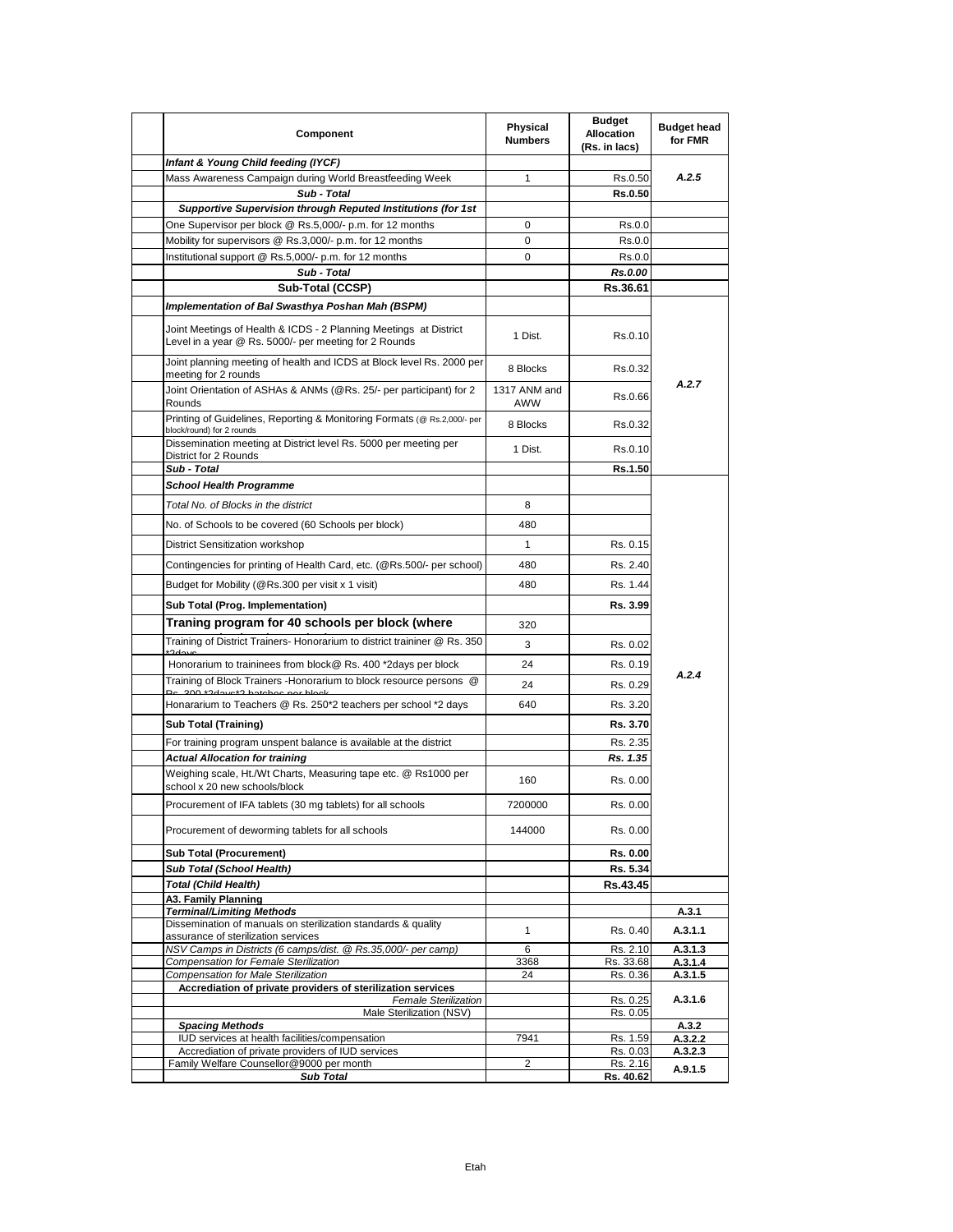| Component                                                                                                                                                                     | Physical<br><b>Numbers</b> | <b>Budget</b><br><b>Allocation</b><br>(Rs. in lacs) | <b>Budget head</b><br>for FMR |
|-------------------------------------------------------------------------------------------------------------------------------------------------------------------------------|----------------------------|-----------------------------------------------------|-------------------------------|
| <b>PCPNDT and Sex-Ratio</b>                                                                                                                                                   |                            |                                                     |                               |
| Visit of District Inspection & Monitoring Committee                                                                                                                           | 10                         | Rs. 0.10                                            | A.8.1                         |
| Sensitization Workshop at District level                                                                                                                                      | 1                          | Rs. 0.40                                            |                               |
| Organising Competions at Inter/Degree Colleges                                                                                                                                | 3                          | Rs. 0.10                                            |                               |
| Orientation of members of Dist advisory committee at Division                                                                                                                 |                            | Rs. 0.00                                            |                               |
| <b>IEC Activities &amp; Conigency</b>                                                                                                                                         |                            |                                                     |                               |
| <b>IEC Activities</b>                                                                                                                                                         |                            | Rs. 0.25                                            |                               |
| Contigency                                                                                                                                                                    |                            | Rs. 0.02                                            | A.12.4                        |
| TA/DA to Dist. level Staff for attending workshop, training, meetings                                                                                                         |                            | Rs. 0.20                                            |                               |
| <b>Sub Total</b>                                                                                                                                                              |                            | Rs. 1.07                                            |                               |
| <b>Sub-Total (Family Planning)</b>                                                                                                                                            |                            | Rs.41.69                                            |                               |
| <b>A.4 ARSH</b>                                                                                                                                                               |                            |                                                     |                               |
| Saloni Scheme                                                                                                                                                                 |                            |                                                     |                               |
| No. of Blocks in District                                                                                                                                                     | 8                          |                                                     | A.4.1                         |
| No. of Schools to be covered (10 Schools per block)                                                                                                                           | 80                         |                                                     |                               |
| No. of Benificiaries (150 per school)                                                                                                                                         | 12000                      |                                                     |                               |
| Sensitization Workshop at District level                                                                                                                                      | 1                          | Rs. 0.15                                            |                               |
| Budget for Visit of Medical Team (@Rs.300/- per visit x 2 visits per                                                                                                          |                            |                                                     |                               |
| school)<br>Budget for Preparing Saloni Sabha (Rs.300/- p.m. per school x 10                                                                                                   | 160                        | Rs. 0.48                                            | A.4.2                         |
| months)                                                                                                                                                                       | 800                        | Rs. 2.40                                            |                               |
| Procurement of IFA tablets (100 mg tablets) for all schools                                                                                                                   | 576000                     | Rs.0.00                                             |                               |
| Procurement of deworming tablets for all schools 2 tab/Benf.                                                                                                                  | 24000                      | Rs.0.00                                             | A.13.2.5                      |
| Sub-Total (Adolescent Health)                                                                                                                                                 |                            | Rs.3.03                                             |                               |
| A.5 Urban RCH                                                                                                                                                                 |                            |                                                     |                               |
| <b>Urban RCH plan /activities</b>                                                                                                                                             |                            |                                                     |                               |
| <b>Building</b>                                                                                                                                                               | $\mathbf{1}$               | 0.84                                                |                               |
| Manpower(1Doctor @ 24000/month,1Staff Nurse@ 15000/month,2                                                                                                                    |                            |                                                     |                               |
| ANMs@9000/month,2 Security guards @ 4000/month,1 Ayah<br>4000/month,& 1 Sweeper 2000/month                                                                                    | $\mathbf{1}$               | 8.52                                                |                               |
| Other Expenses                                                                                                                                                                | 1                          | 0.41                                                |                               |
| IEC                                                                                                                                                                           |                            |                                                     | A.5.1                         |
|                                                                                                                                                                               | $\mathbf{1}$               | 1.1                                                 |                               |
| <b>Subtotal</b>                                                                                                                                                               |                            | 10.87                                               |                               |
| The cost of Drugs(Rs 10,000/month/Health post) and consumables(Rs 3,000/month/Health Post) for Urban<br>RCH amounting to Rs 1.56 Lacs would be met from the Mission Flexipool |                            |                                                     |                               |
| <b>A9. INFRASTRUCTURE &amp; HR</b>                                                                                                                                            |                            |                                                     |                               |
|                                                                                                                                                                               |                            |                                                     |                               |
| <b>Contractual Staff &amp; Services</b>                                                                                                                                       |                            |                                                     |                               |
| <b>Position</b>                                                                                                                                                               | No.                        | <b>Budget</b>                                       |                               |
| Contractual ANM (@Rs.9000/- pm)                                                                                                                                               | 35                         | Rs. 37.80                                           | A.9.1 .1                      |
| Staff Nurse in the district (@Rs.15000/- pm)                                                                                                                                  | 17                         | Rs. 30.60                                           | A.9.1.3                       |
| MBBS (Male/Female) @ Rs.30000/- pm                                                                                                                                            | 5                          | Rs. 18.00                                           |                               |
| Specialist at On Call basis for CHC (@ Rs.1000/- per visit) No. of calls<br>for 6 moths                                                                                       | 40                         | Rs. 0.40                                            |                               |
| Specialist at On Call basis for Dist. Hospital (Male)/DCH(@ Rs.1000/-                                                                                                         |                            | Rs. 0.80                                            |                               |
| per visit)                                                                                                                                                                    | 80                         |                                                     | A.9.1.4                       |
| Specialist at Dist. Hospital (Male)/DCH(@ Rs.40000/- pm for<br>MS/MD/MDS & @Rs.35000/- for Diploma holders)                                                                   | $\overline{2}$             | Rs. 8.40                                            |                               |
| Specialist at DWH/DCH (@ Rs.40000/- pm for MS/MD/MDS &<br>@Rs.35000/- for Diploma holders)/MBBS(LMO if already on contract)                                                   |                            | Rs. 4.20                                            |                               |
|                                                                                                                                                                               | 1                          |                                                     |                               |
| Paramedical staff/LT for CHC (@ Rs.9000/- pm)                                                                                                                                 | 4                          | Rs. 4.32                                            |                               |
| Paramedical staff for DH/DWH/DCH (@ Rs.9000/- pm)                                                                                                                             | 2                          | Rs. 2.16                                            | A.9.1.5                       |
| Data Assistant (@ Rs.8000/- pm)                                                                                                                                               | $\overline{2}$             | Rs. 1.92                                            |                               |
| <b>Sub-Total (Human Resources)</b>                                                                                                                                            |                            | Rs.108.60                                           |                               |
| A.10. INSTITUTIONAL STRENGTHENING                                                                                                                                             |                            |                                                     |                               |
| Logistics Management/Improvement                                                                                                                                              |                            |                                                     |                               |
| <b>Stregthening of Logistic Management</b>                                                                                                                                    |                            |                                                     |                               |
| Divisional logistic management                                                                                                                                                | 0                          | Rs. 0.00                                            |                               |
| <b>Transportation of Logistic</b>                                                                                                                                             |                            |                                                     | A.10.2                        |
| Divisional level @ Rs 50000/-                                                                                                                                                 | 0                          | Rs. 0.00                                            |                               |
| District level @ Rs 30000/-                                                                                                                                                   | $\mathbf{1}$               | Rs. 0.30                                            |                               |
| Block level @ Rs 12000/-                                                                                                                                                      | 8                          | Rs. 0.96                                            |                               |
| <b>Sub-Total (Logistics Strengthening)</b>                                                                                                                                    |                            | <b>Rs.1.26</b>                                      |                               |
| <b>Rent for Sub-Centres</b>                                                                                                                                                   |                            |                                                     |                               |
| No. of SCs in Rented Bldgs & Budget @ Rs. 250/- p.m.                                                                                                                          | 123                        | Rs.3.69                                             | A.10.4                        |
| <b>Sub-Total (Sub Center Rent)</b>                                                                                                                                            |                            | Rs.3.69                                             |                               |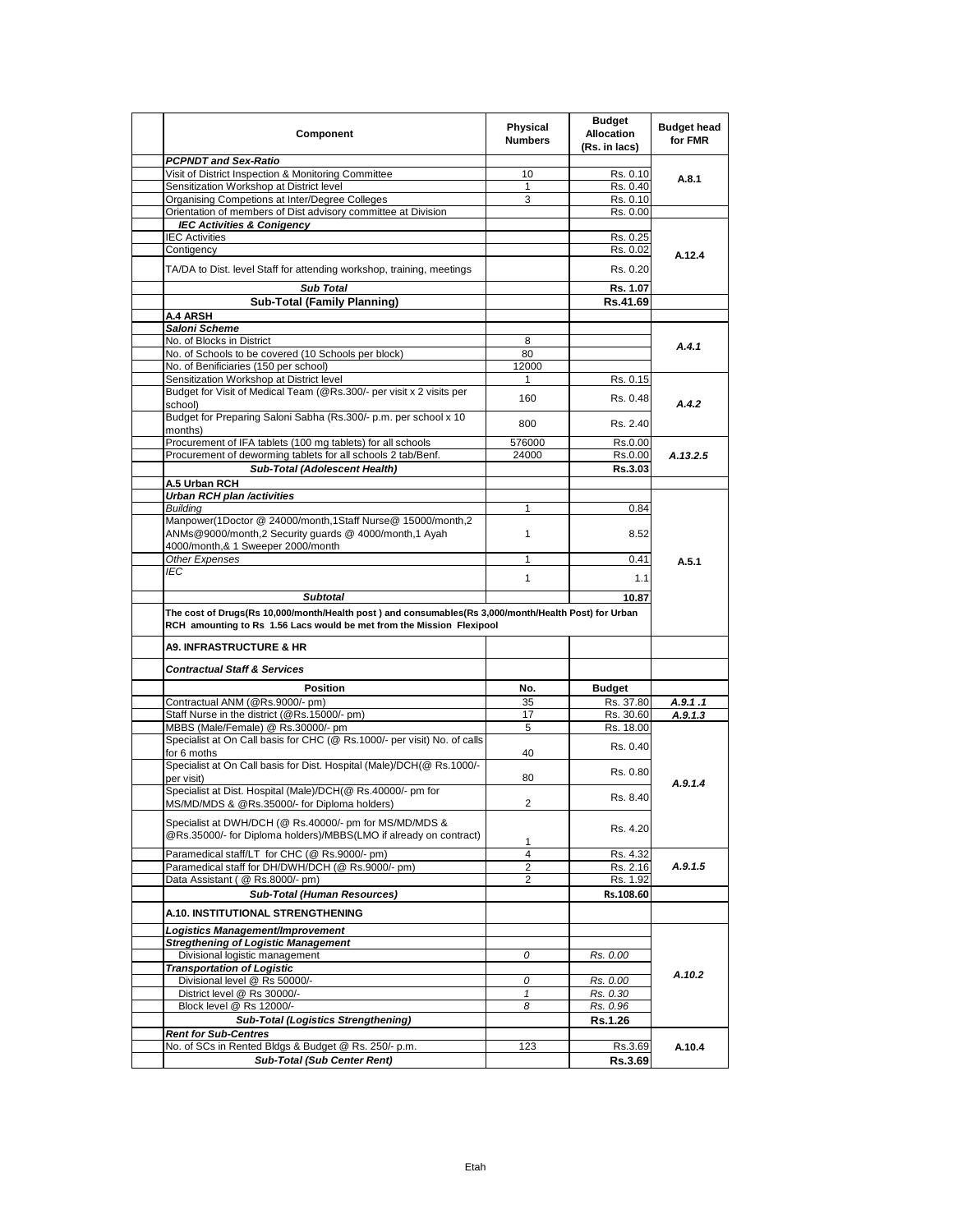| Component                                                                                                                                                                                                                      | Physical<br><b>Numbers</b> | <b>Budget</b><br><b>Allocation</b><br>(Rs. in lacs) | <b>Budget head</b><br>for FMR |
|--------------------------------------------------------------------------------------------------------------------------------------------------------------------------------------------------------------------------------|----------------------------|-----------------------------------------------------|-------------------------------|
| A.11 TRAINING                                                                                                                                                                                                                  |                            |                                                     |                               |
| <b>Training- Skill Birth Attendant</b>                                                                                                                                                                                         |                            |                                                     |                               |
| <b>Training at DWH/Combined Hosp</b>                                                                                                                                                                                           |                            |                                                     |                               |
| Target at DWH                                                                                                                                                                                                                  | 36                         |                                                     |                               |
| No. of Particpants per batch                                                                                                                                                                                                   | 4                          |                                                     |                               |
| No. of Batches                                                                                                                                                                                                                 | 9                          | Rs.9.94                                             |                               |
| New Site Stregthening at DWH                                                                                                                                                                                                   | $\overline{\phantom{a}}$   |                                                     |                               |
| Existing site stregthening                                                                                                                                                                                                     |                            | Rs.0.40                                             |                               |
| Sub-Total (DWH-SBA)                                                                                                                                                                                                            |                            | Rs.10.34                                            |                               |
| Training at FRU/24X7                                                                                                                                                                                                           |                            |                                                     | A.11.3.1                      |
| Name of the selected Training Site FRU/24X7                                                                                                                                                                                    |                            |                                                     |                               |
| Target at FRU/24X7                                                                                                                                                                                                             | 0                          |                                                     |                               |
| No. of Particpants per batch                                                                                                                                                                                                   | 0                          |                                                     |                               |
| No. of Batches                                                                                                                                                                                                                 | 0                          | Rs.0.00                                             |                               |
| New Site Stregthening at FRU                                                                                                                                                                                                   | $\overline{a}$             | Rs.0.00                                             |                               |
| Existing site stregthening                                                                                                                                                                                                     |                            | Rs.0.00                                             |                               |
|                                                                                                                                                                                                                                |                            |                                                     |                               |
| Sub-Total (FRU-SBA)                                                                                                                                                                                                            |                            | <b>Rs.0.00</b>                                      |                               |
| Sub-Total(SBA Training)                                                                                                                                                                                                        |                            | Rs.10.34                                            |                               |
| A.14 PROGRAM MANAGEMENT                                                                                                                                                                                                        |                            |                                                     |                               |
| Personal & Other Expense of Dist. PMU (Rs.94500/- pm)                                                                                                                                                                          | 1                          | Rs.11.34                                            | A.14.2                        |
| Operational Cost (Rs. 60000/- pm)                                                                                                                                                                                              | $\mathbf{1}$               | Rs.7.20                                             | A.14.4                        |
| Sub-Total (Program Management)                                                                                                                                                                                                 |                            | Rs.18.54                                            |                               |
| <b>Total for RCH Flexipool (Part A)</b>                                                                                                                                                                                        |                            | Rs.726.48                                           |                               |
|                                                                                                                                                                                                                                |                            |                                                     |                               |
| Part B. Mission Flexipool: The Contract of the Contract of Contract of the Contract of Contract of the Contract of the Contract of the Contract of the Contract of the Contract of the Contract of the Contract of the Contrac |                            |                                                     |                               |
|                                                                                                                                                                                                                                | Physical                   | <b>Budget</b>                                       |                               |
| Component                                                                                                                                                                                                                      | <b>Numbers</b>             | <b>Allocation</b>                                   | <b>Budget head</b><br>for FMR |
|                                                                                                                                                                                                                                |                            | (Rs. in lacs)                                       |                               |
| <b>ASHA Scheme:-</b>                                                                                                                                                                                                           |                            |                                                     | B.1                           |
| Periodic Training for ASHAs                                                                                                                                                                                                    |                            |                                                     | <b>B.1.1</b>                  |
| <b>ASHA Support System</b>                                                                                                                                                                                                     |                            |                                                     |                               |
| Replenishment of ASHA Kits & Budget (@ Rs. 500/- per kit*2 for 95%                                                                                                                                                             | 1371                       | Rs.0.00                                             | <b>B.1.2</b>                  |
| ASHA)<br>Incentive to ASHAs (Avg. Rs.500/- p.m. for each ASHA for 85%                                                                                                                                                          |                            |                                                     |                               |
| ASHA <sub>s</sub> )                                                                                                                                                                                                            | 1227                       | Rs.73.62                                            | B.1.3                         |
| Award to ASHA (Rs.5000/- for 1 ASHA in each block)                                                                                                                                                                             | 8                          | Rs.0.40                                             |                               |
| Annual ASHA Sammelan (Rs.250/- per ASHA for 60% ASHAs)                                                                                                                                                                         | 866                        | Rs.2.17                                             | B.1.1                         |
| Mobility to ASHAs (Rs.30/- per ASHA for 95% ASHAs)                                                                                                                                                                             | 1371                       | Rs.4.94                                             |                               |
| Block level ASHA Payment Register (Rs.100/-per Register)                                                                                                                                                                       | 8                          | Rs.0.01                                             |                               |
| Printing of Voucher Booklet for ASHA (Rs.25/-per Booklet)                                                                                                                                                                      | 1443                       | Rs.0.36                                             | B.18.3.2                      |
|                                                                                                                                                                                                                                | Quarterly                  |                                                     |                               |
| Budget ASHA Mentoring Group (Rs.10,000/- per District)                                                                                                                                                                         | Meeting                    | Rs.0.10                                             | B.1.1                         |
| Sub-Total (ASHA Scheme):-                                                                                                                                                                                                      |                            | Rs.81.59                                            |                               |
| <b>Untied Grant to Facilities</b>                                                                                                                                                                                              |                            |                                                     | B.2                           |
| No. of CHCs & Budget @ Rs.0.50 lacs per facility                                                                                                                                                                               | 4                          | Rs.2.00                                             | B.2.1                         |
| No. of BPHCs & Budget @ Rs.0.50 lacs per facility                                                                                                                                                                              | 5                          | Rs.2.50                                             | B.2.2                         |
| No. of APHCs & Budget @ Rs.0.25 lacs per facility                                                                                                                                                                              | 27                         | Rs.6.75                                             | B.2.2                         |
| No. of Sub Centres & Budget @ Rs.0.10 lacs per facility                                                                                                                                                                        | 178                        | Rs.17.80                                            | B.2.3                         |
| No.of VHSCs                                                                                                                                                                                                                    | 502                        | Rs.0.00                                             | <b>B.2.4</b>                  |
| No.of Revenue Villages & Budget @Rs.0.10 lacs per R.Village                                                                                                                                                                    | 875                        | Rs.87.50                                            |                               |
| <b>Sub-Total (Untied Grants)</b>                                                                                                                                                                                               |                            | Rs.116.55                                           |                               |
| <b>Annual Maintenance Grant to Facilities</b>                                                                                                                                                                                  |                            |                                                     | <b>B.4</b>                    |
| No. of CHCs & Budget @ Rs.1.0 lacs per facility                                                                                                                                                                                | 4                          | Rs.4.00                                             | B.4.1                         |
| No. of BPHCs & Budget @ Rs.1.0 lacs per facility                                                                                                                                                                               | 5                          | Rs.5.00                                             | <b>B.4.2</b>                  |
| No. of APHCs & Budget @ Rs.0.50 lacs per facility                                                                                                                                                                              | 11                         | Rs.5.50                                             |                               |
| No. of Sub Centres & Budget @ Rs.0.10 lacs per facility                                                                                                                                                                        | 55                         | Rs.5.50                                             | B.4.3                         |
| <b>Sub-Total (Annual Maintenance Grants)</b>                                                                                                                                                                                   |                            | Rs.20.00                                            |                               |
| <b>Funds to Rogi Kalvan Samitis</b>                                                                                                                                                                                            |                            |                                                     | <b>B.6</b>                    |
| No. of District Hospitals & Funds @ Rs.5.0 lacs per facility                                                                                                                                                                   | 2                          | Rs.10.00                                            | B.6.1                         |
| No. of CHCs & Funds @ Rs.1.0 lacs per facility<br>No. of BPHCs & Funds @ Rs.1.0 lacs per facility                                                                                                                              | 4                          | Rs.4.00                                             | B.6.2                         |
| No. of APHCs & Funds @ Rs.1.00 lacs per facility                                                                                                                                                                               | 5<br>27                    | Rs.5.00                                             | B.6.3<br>B.6.4                |
|                                                                                                                                                                                                                                |                            | Rs.27.00<br>Rs.46.00                                |                               |
| Sub-Total (Funds for RKS)<br><b>Operationalisation of District Drug Warehouses</b>                                                                                                                                             |                            |                                                     |                               |
| Contractual Staff (@Rs.2.94 lacs/yr)                                                                                                                                                                                           | 1                          | Rs.2.94                                             | <b>B.21</b>                   |
| Contingency Expenses (@Rs.2.0 lacs/yr)                                                                                                                                                                                         | 1                          | Rs.2.00                                             |                               |
| Sub-Total (Ope. of District Drug Warehouses)                                                                                                                                                                                   |                            | Rs.4.94                                             |                               |
|                                                                                                                                                                                                                                |                            |                                                     |                               |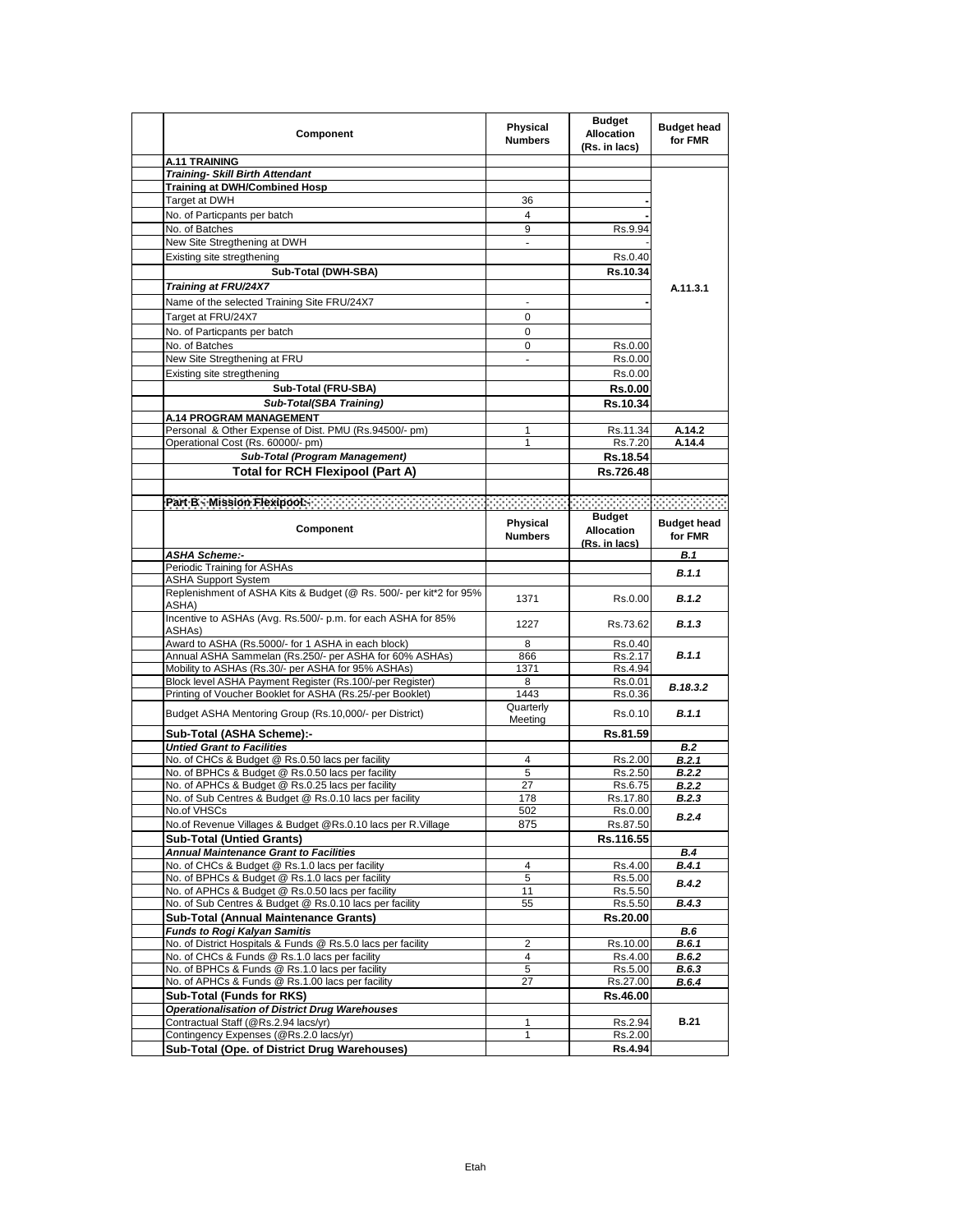| Component                                                                                            | Physical<br><b>Numbers</b> | <b>Budget</b><br><b>Allocation</b><br>(Rs. in lacs) | <b>Budget head</b><br>for FMR |
|------------------------------------------------------------------------------------------------------|----------------------------|-----------------------------------------------------|-------------------------------|
| <b>Mobility Support to DWH &amp; District Combined Hospital</b>                                      |                            |                                                     | B.27.8                        |
| Mobility Support to DWH/DCH @Rs.18000/- Per month.                                                   | 1                          | Rs.2.16                                             |                               |
| Sub-Total (Funds for Mobility Support to DWH & DCH)                                                  |                            | Rs.2.16                                             |                               |
| Mobility Support for Monitoring & Supervision.                                                       |                            |                                                     |                               |
| Mobility Support to District Community Mobilizer (@Rs.800/-per day X<br>8 days/month)                | 1                          | Rs.0.77                                             |                               |
| Mobility Support to District Account Manager (@Rs.800/-per day X 6<br>days/month)                    | $\mathbf{1}$               | Rs.0.58                                             | B.18.3.2                      |
| Mobility Support to District Programme Manager (@Rs.800/-per day X<br>8 days/month)                  |                            | Rs.0.00                                             |                               |
| Sub-Total(Mobility Support for Monit. & Supervision)                                                 |                            | Rs.1.34                                             |                               |
| <b>Supervision of ANM/ASHAs</b>                                                                      |                            |                                                     |                               |
| Vehicle for Mobility @Rs.18000/-month/block                                                          | 8                          | Rs.17.28                                            | B.18.3.2                      |
| Sub-Total (Supervision of ANM/ASHAs)                                                                 |                            | Rs.17.28                                            |                               |
| <b>Vehicle Support for Specialist</b>                                                                |                            |                                                     |                               |
| One Vehicle for 5 block level facility (@Rs.18000/-month)                                            | 2                          | Rs.4.32                                             | <b>B.27.8</b>                 |
| <b>Sub-Total (Vehicle Support for Specialist)</b>                                                    |                            | <b>Rs.4.32</b>                                      |                               |
| <b>Diesel for Generator for District Hospitals</b>                                                   |                            |                                                     |                               |
| Diesel Support for generator (@Rs.1 lac per month)                                                   | 2                          | Rs.24.00                                            | <b>B.28</b>                   |
| Sub-Total (Diesel Support for District Hospital)                                                     |                            | Rs.24.00                                            |                               |
| Diesel Support for Generator in Fully Functional CHC.                                                |                            |                                                     |                               |
| Diesel Support for Fully functional CHC (@Rs.35000/-per month)                                       | 4                          | Rs 16.80                                            |                               |
| Diesel Support for CHC functional in BPHC building (@Rs.13500/-per                                   | 5                          | Rs.8.10                                             | <b>B.28</b>                   |
| month)                                                                                               |                            |                                                     |                               |
| Sub-Total (Diesel Support for fully functional CHCs)                                                 |                            | Rs.24.90                                            |                               |
| Saas Bahu Sammelans (1 each at District)<br>No. of Sammellans & Budget (@Rs. 1.50 lac. Per District) | 1                          | Rs.1.50                                             | B.7.1                         |
| Sub-Total (Saas Bahu Sammelan)                                                                       |                            | Rs.1.50                                             |                               |
| <b>Tehsil level Pradhan Sammelan</b>                                                                 |                            |                                                     |                               |
| No. of Sammelans & Budget (@Rs.40,000 per Sammelan)                                                  | 3                          | Rs.1.20                                             | B.8.2                         |
| Sub-Total (Tehsil level Pradhan Sammelan)                                                            |                            | Rs.1.20                                             |                               |
| <b>Organization of Swasthya Mela</b>                                                                 |                            |                                                     |                               |
| Organization of S.Mela @Rs.20000/- Mela/Month at each block.                                         | 8                          | Rs.19.20                                            | <b>B.10.1</b>                 |
| Sub-Total (Swasthya Mela)                                                                            |                            | Rs.19.20                                            |                               |
| <b>Concurrent Audit</b>                                                                              |                            |                                                     |                               |
| Budget @ Rs. 4000/- per month for 12 months                                                          | 1                          | Rs.0.48                                             | <b>B.27.5</b>                 |
| <b>Sub-Total (Concurrent Audit)</b>                                                                  |                            | <b>Rs.0.48</b>                                      |                               |
| <b>Health Management Information System (HMIS):-</b>                                                 |                            |                                                     |                               |
| Hiring of Vehicle for District HMIS Nodal Officer (@Rs.800/- Visit)                                  | 3                          | Rs.0.29                                             |                               |
| Mobility Support for Block HMIS Nodal Officer (@Rs.600/-month)                                       | 8                          | Rs.0.58                                             | <b>B.21</b>                   |
| Internet Connectivity @Rs.400/- per month/computer                                                   | 10                         | Rs.0.48                                             |                               |
| Consumables & Stationary for Computer, printer (Rs.400/-per<br>month/facility)                       | 10                         | Rs.0.48                                             |                               |
| Sub-Total (HMIS)                                                                                     |                            | Rs.1.82                                             |                               |
| <b>Programme Management:-</b>                                                                        |                            |                                                     |                               |
| <b>Expenses at Additional Director level:-</b>                                                       |                            |                                                     |                               |
| Mobility @Rs.2500/-per District per Month.                                                           | 0                          | Rs.0.00                                             |                               |
| Contingency Expenses @Rs.5000/- month.                                                               | 0                          | Rs.0.00                                             | B.27.6                        |
| Sub-Total (Exp.at Addl.Director level)-                                                              |                            | Rs.0.00                                             |                               |
| <b>Operational Cost for Block Project Management Unit</b>                                            |                            |                                                     |                               |
| Honoraria to Block Data Assistant @Rs.8000/-Per Month                                                | 8                          | Rs.7.68                                             | B.27.1                        |
| Communication support to Block Program Manager @Rs.500/-P.M.                                         | 8                          | Rs.0.48                                             |                               |
| Sub-Total (Operational Cost for BPMU)                                                                |                            | Rs.8.16                                             |                               |
| <b>Provision of Contractual Staff (AYUSH)</b>                                                        |                            |                                                     |                               |
| Position                                                                                             | No.                        | <b>Budget</b>                                       |                               |
| ISM Lady Doctors (@ Rs.24,000/- per month)                                                           | 10                         | Rs.46.32                                            | B.14.4                        |
| AYUSH Doctors (@ Rs.24,000/- per month)                                                              | 9                          |                                                     |                               |
| AYUSH Pharmacists (@ Rs.9,000/- per month)                                                           | 11                         | Rs.11.88                                            | B.14.1                        |
| Sub-Total (Contractual Staff - AYUSH)                                                                |                            | Rs.58.20                                            |                               |
| Integrated Skill Refresher Training for ANM & LHV.                                                   |                            |                                                     |                               |
| Total Work load for the year                                                                         | 65                         |                                                     | B.16.3.1                      |
| Total no. of Proposed Batches & Budget @Rs.165950/- per batch.                                       | 4                          | Rs.6.64                                             |                               |
| Sub-Total (Integrated skill training for ANM/LHV)                                                    |                            | Rs.6.64                                             |                               |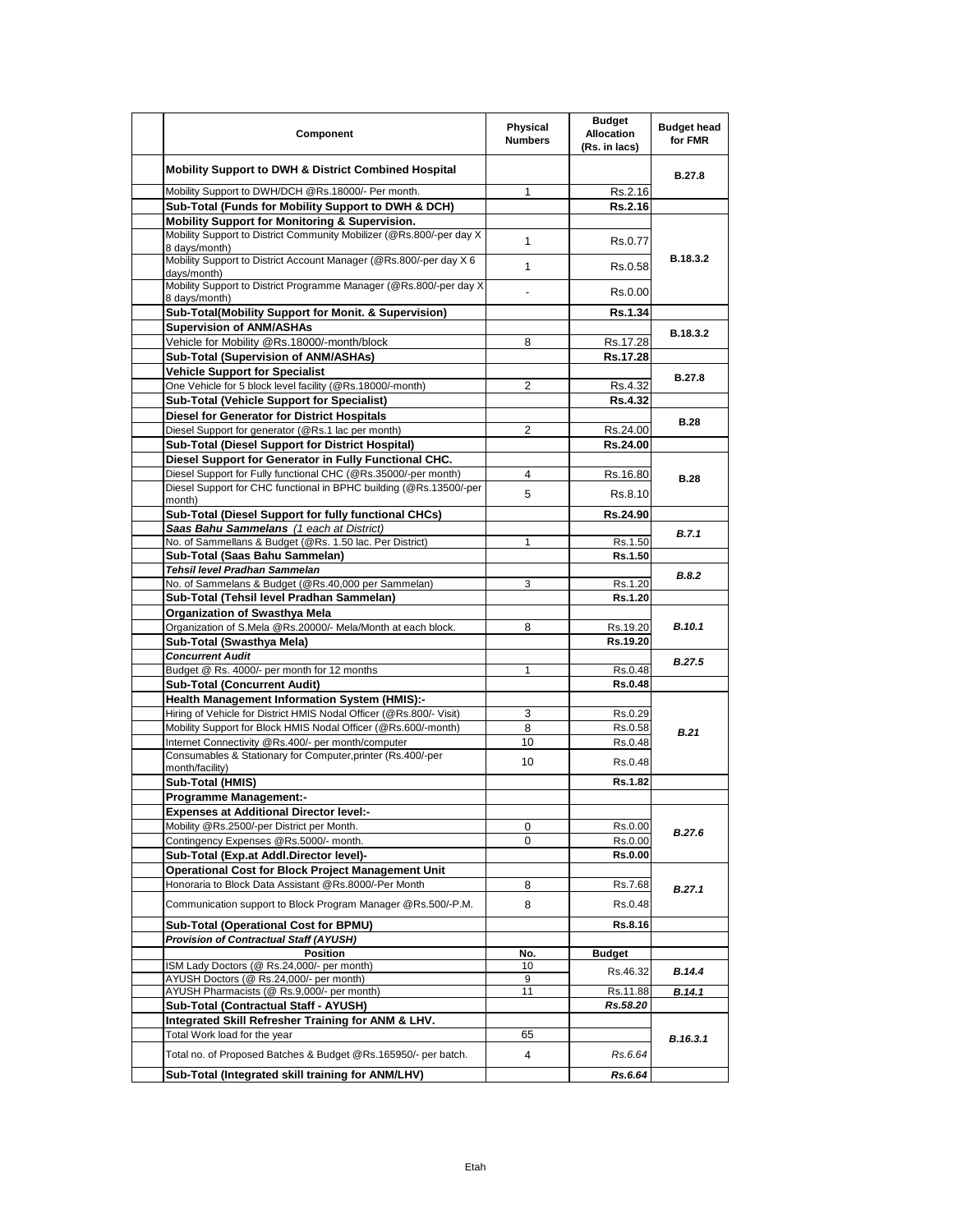|     | Component                                                                                                                                                                                                                                                                         | Physical<br><b>Numbers</b>    | <b>Budget</b><br><b>Allocation</b><br>(Rs. in lacs) | <b>Budget head</b><br>for FMR |
|-----|-----------------------------------------------------------------------------------------------------------------------------------------------------------------------------------------------------------------------------------------------------------------------------------|-------------------------------|-----------------------------------------------------|-------------------------------|
|     | Infrastructure & Manpower for UIP                                                                                                                                                                                                                                                 |                               |                                                     |                               |
|     | Mobile Workshop at Regional Depot @Rs.4 Lac.                                                                                                                                                                                                                                      | 0                             | Rs.0.00                                             |                               |
|     | Renovation & Electrification of WIC/WIF                                                                                                                                                                                                                                           | 0                             | Rs.0.00                                             |                               |
|     | Expansion of Cold Chain Store at Regional/Divisional Depo                                                                                                                                                                                                                         | 0                             | Rs.0.00                                             |                               |
|     | Expansion of Cold Chain Workshop @Rs.50000/-year/District.                                                                                                                                                                                                                        | 1                             | Rs.0.50                                             | B.26.5                        |
|     | Mobility Support to Block (1 Vehicle @Rs.800/-per block for 6 days in                                                                                                                                                                                                             |                               |                                                     |                               |
|     | a month for 12 months)                                                                                                                                                                                                                                                            | 8                             | Rs.4.61                                             |                               |
|     | IVRS System for Tracking of Beneficiaries.                                                                                                                                                                                                                                        | 0                             | Rs.0.00                                             | B.18.3.2                      |
|     | Sub - Total (Infrasturcture & Manpower for UIP)                                                                                                                                                                                                                                   |                               | Rs.5.11                                             |                               |
|     |                                                                                                                                                                                                                                                                                   |                               | $\sim 10^{11}$ m $^{-1}$                            |                               |
|     |                                                                                                                                                                                                                                                                                   |                               | $R$ s.445.39 $\vert$                                |                               |
|     |                                                                                                                                                                                                                                                                                   |                               |                                                     |                               |
| SI. | Component                                                                                                                                                                                                                                                                         | Physical<br><b>Numbers</b>    | <b>Budget</b><br><b>Allocation</b><br>(Rs. in lacs) |                               |
|     | Routine Immunization (Part C) and the contract of the contract of                                                                                                                                                                                                                 |                               | <b>Service State</b>                                |                               |
|     |                                                                                                                                                                                                                                                                                   | 17268                         |                                                     |                               |
|     | Total Number of Immunization Sessions to be organized in the District                                                                                                                                                                                                             | Sessions/Year                 |                                                     |                               |
|     | Mobility support for supervision: Supervisory visits by district level<br>officers for monitoring and supervision of RI @ Rs 50000 /District for<br>district level officers (this includes POL and maintenance) per year                                                          | $\mathbf{1}$                  | Rs.0.50                                             |                               |
|     | Alternate Vaccine delivery @ Rs 50/- sessionx 3 months(April-<br>June10) +2 Vehicles /Blocks for 8 days /month for 9 months (July10-<br>March 11)                                                                                                                                 | 17268<br>Sessions/Year        | Rs.8.63                                             |                               |
|     | Focus on Urban slum & underserved areasHiring an ANM @<br>Rs.300/session for four sessions/month/slum of 10000 population<br>and Rs.200/- per month as contingency per slum of i.e. total expense<br>of Rs. 1400/- per month per slum of 10000 population                         | 0                             | Rs.0.00                                             |                               |
|     | Mobilization of children by ASHA /RI Mobilizer @ Rs 150/- per session                                                                                                                                                                                                             | 17268<br>Sessions/Year        | Rs.25.90                                            |                               |
|     | Support for Computer Assistant for RI reporting (with annual<br>increment of 10% wef from 2010-11Districts @ Rs 8000- 10,000 p.m                                                                                                                                                  | 1                             | Rs.1.06                                             |                               |
|     | Printing and dissemination of tally sheets, monitoring forms, etc. @<br>Rs 1 /beneficiary                                                                                                                                                                                         | 59859<br><b>Benefiaceries</b> | Rs.0.60                                             |                               |
|     | Quarterly Review & feedback meeting exclusive for RI at district level<br>with one Block MOIC, ICDS CDPO and other stakeholders<br>stakeholders @ Rs 100/- per participant for meeting expenses (lunch,<br>organizational expenses)                                               | 24                            | Rs.0.10                                             |                               |
|     | Quarterly Review Meetings at Block level Quarterly Review &<br>feedback meeting for exclusive for RI at Block level @Rs 50/-ppas<br>honorarium for ASHA (travel)and Rs 25 /-person at the disposal of<br>MOIC for meeting expenses(refreshments, stationary and Misc<br>expences) | 1705                          | Rs.2.30                                             |                               |
|     | District level orientation training for 2 days of ANM, Multipurpose<br>Health worker @ Rs67300/batch with 20 participants in each batch                                                                                                                                           | 0Batch                        | Rs.0.00                                             |                               |
|     | One day cold chain handelers training for block level cold chain<br>handlers @ Rs. 26,000 per batch and Rs. 3000 for obsever<br>nominated by State level                                                                                                                          | 1 Batch                       | Rs.0.29                                             |                               |
|     | One day Training of block level data handlers by DIO and District<br>Cold chain Officer to train about the reporting formats of Immunization<br>and NRHM Rs 300/Participant/Block                                                                                                 | 8                             | Rs.0.02                                             |                               |
|     | Microplanning at SC levelRs 100/- per subcentre (meeting at block<br>level, logistic)                                                                                                                                                                                             | 178                           | Rs.0.17                                             |                               |
|     | Microplanning at Block & District levelFor consolidation of microplan<br>at PHC/CHC level @ Rs 1000/- block & at district level @ Rs 2000/-<br>per district                                                                                                                       | 1District & 8<br><b>Block</b> | Rs.0.10                                             |                               |
|     | Consumables for computer including provision for internet access for<br>RIMSRs 400/- Month / Districts                                                                                                                                                                            | $\mathbf{1}$                  | Rs.0.05                                             |                               |
|     | Red/Black Plastic bags etc, 2 bags per session @ Rs. 2/Bag                                                                                                                                                                                                                        | 17268<br>Sessions/Year        | Rs.0.82                                             |                               |
|     | Purchase of Bleach/Hypochlorite solution for cold chain points                                                                                                                                                                                                                    | 9 Vaccine<br>storage points   | Rs.0.05                                             |                               |
|     | Purchase of Twin bucket Rs 400 per PHC/CHC per year                                                                                                                                                                                                                               | 9 Vaccine<br>storage points   | Rs.0.04                                             |                               |
|     | Funds for purchase of small polythene zipper bags to keep vaccines<br>in the vaccine carriers Rs. 0.5/polythene bag X total number of<br>sessions/year +10% wastage                                                                                                               | 17268<br>Sessions/Year        | Rs.0.10                                             |                               |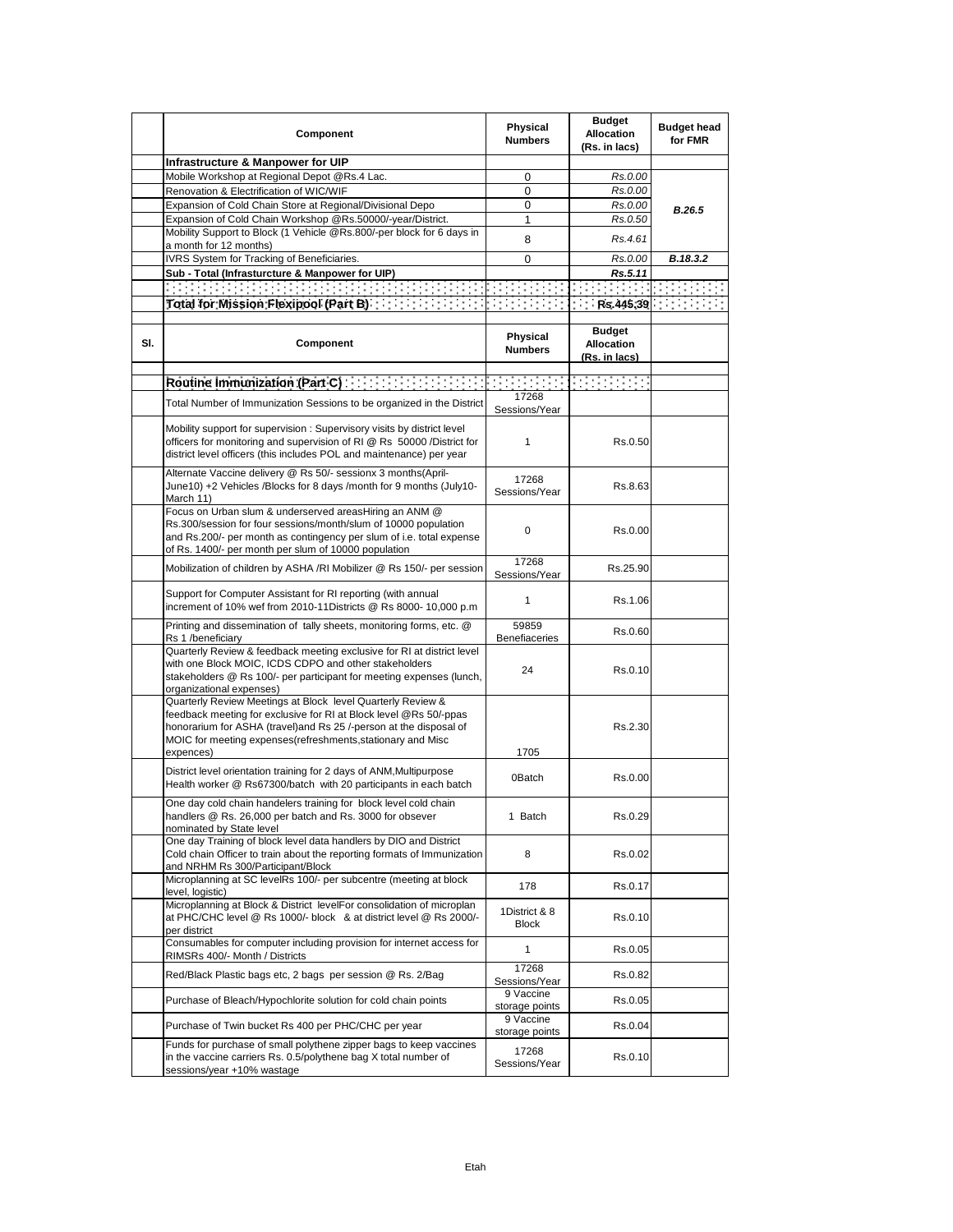|     | Component                                                                                                                                                    | Physical<br><b>Numbers</b> | <b>Budget</b><br><b>Allocation</b><br>(Rs. in lacs) | <b>Budget head</b><br>for FMR |
|-----|--------------------------------------------------------------------------------------------------------------------------------------------------------------|----------------------------|-----------------------------------------------------|-------------------------------|
|     | Funds for preparing disposal pit for disposal of sharp immunization<br>waste. Rs. 3500/pit with 50% pits                                                     | 4 Pits                     | Rs.0.16                                             |                               |
|     | <b>RI</b> subtotal                                                                                                                                           |                            | Rs.40.89                                            |                               |
|     | <b>Cold Chain maintenance</b>                                                                                                                                | 1District & 8              |                                                     |                               |
|     | Cold chain maintenance@Rs 500/Block & Rs 10.000/District/Year                                                                                                | <b>Block</b>               | Rs.0.10                                             |                               |
|     | POL for vaccine delivery from State to District and from district to<br>PHC/CHCs @ Rs. 100000/- district/Year)                                               | 1District                  | Rs.1.00                                             |                               |
|     | <b>Subtotal Cold Chain</b>                                                                                                                                   |                            | Rs.1.10                                             |                               |
|     | Sub Total (Part C)                                                                                                                                           |                            | Rs.41.99                                            |                               |
|     |                                                                                                                                                              |                            |                                                     |                               |
|     | Part D - National Program                                                                                                                                    |                            |                                                     |                               |
|     | 1. NPCB                                                                                                                                                      |                            |                                                     |                               |
| SI. | Component                                                                                                                                                    | Physical<br><b>Numbers</b> | <b>Budget</b><br><b>Allocation</b><br>(Rs. in lacs) | <b>Budget Head</b><br>for FMR |
| 1.1 | Govt Sector 30% of Tot. Trgt @531/cat.oprt.(IOL)                                                                                                             | 1846                       | 980226                                              |                               |
| 1.2 | NGO Sector 20% of Tot Trgt @ 656/Cat. Oprt.(IOL)                                                                                                             | 1231                       | 807536                                              |                               |
| 1.3 | Pvt. Sector 50% of Tot trgt.                                                                                                                                 | 3076                       | 0                                                   |                               |
|     | <b>Sub Total</b>                                                                                                                                             | 6153                       | 1787762                                             |                               |
| 2   | SES (Free Spec. to Children) @ of 100/-Spec                                                                                                                  | 641                        | 0                                                   |                               |
| 3   | Vision Centre @ 50,000/Centre Equipment                                                                                                                      | 1 Govt/NGO                 | 50000                                               |                               |
| 4   | Operations other than Cataract                                                                                                                               | 102                        | 102000                                              |                               |
| 5   | Eye Collection @ 500/Cornea.                                                                                                                                 | 0                          | 0                                                   |                               |
|     | Total allocated for the District in Rs.                                                                                                                      | 6896                       | 1939762                                             |                               |
|     | 2. RNTCP(WB)                                                                                                                                                 |                            |                                                     |                               |
| SI. | Component                                                                                                                                                    | Physical<br><b>Numbers</b> | <b>Budget</b><br><b>Allocation</b><br>(Rs. in lacs) | <b>Budget Head</b><br>for FMR |
|     | 20 CIVIL WORKS                                                                                                                                               |                            | 55400                                               |                               |
|     | 2 LABORATORY MATERIALS                                                                                                                                       |                            | 221600                                              |                               |
|     | 3 HONERARIUM<br>4 IEC/ PUBLICITY                                                                                                                             |                            | 592988                                              |                               |
|     | 5 EQUIPMENT MAINTENANCE                                                                                                                                      |                            | 117150<br>66000                                     |                               |
|     | 6 TRAINING                                                                                                                                                   |                            | 130035                                              |                               |
|     | 7 POL & VEHICLE MAINTENANCE                                                                                                                                  |                            | 80000                                               |                               |
|     | <b>8 VEHICLE HIRING CHARGES</b>                                                                                                                              |                            | 207000                                              |                               |
|     | 9 NGO/PP SUPPORT<br>10 MISCELLANEOUS EXPENSES                                                                                                                |                            | 323400<br>194120                                    |                               |
|     | 11 CONTRACTUAL SERVICES                                                                                                                                      |                            | 2841000                                             |                               |
|     | 12 PRINTING                                                                                                                                                  |                            | 99832                                               |                               |
|     | 13 RESEARCH & STUDIES                                                                                                                                        |                            |                                                     |                               |
|     | <b>14 MEDICAL COLLEGES</b>                                                                                                                                   |                            |                                                     |                               |
|     | 15 PROCUREMENT OF VEHICLES<br>16 PROCUREMENT OF EQUIPMENT                                                                                                    |                            | 200000                                              |                               |
|     | Sub-TOTAL                                                                                                                                                    |                            | 5128525                                             |                               |
|     | <b>Grand Total</b>                                                                                                                                           |                            | 5128525                                             |                               |
|     | 3. NLEP                                                                                                                                                      |                            |                                                     |                               |
|     | <b>Activities</b>                                                                                                                                            | Physical<br><b>Targets</b> | <b>Financial</b>                                    |                               |
|     | 1 Contractual Services- Driver                                                                                                                               |                            | <b>Allocation</b>                                   |                               |
|     | Remuneration @ Rs. 7,000/= P.M.                                                                                                                              | 0                          | $\mathbf 0$                                         |                               |
|     | Sub total                                                                                                                                                    |                            | $\Omega$                                            |                               |
|     | 2 Office Maintenance                                                                                                                                         |                            |                                                     |                               |
|     | Telephone/Fax/Internet @ Rs. 15,000/= P.A.                                                                                                                   |                            | 15000                                               |                               |
|     | Office Operation & Maintenance @ Rs. 18,000/= P.A.<br>Consum-ables Stationery @ Rs. 24,000 P.A.                                                              |                            | 18000<br>24000                                      |                               |
|     | Maintenance of Office Equipment & Furniture etc.                                                                                                             |                            | 15000                                               |                               |
|     | Sub total                                                                                                                                                    |                            | 72000                                               |                               |
|     | 3 Mobility-                                                                                                                                                  |                            |                                                     |                               |
|     | Vehicle operation / hiring of 1 Vehicle @ Rs 75000 P.A.                                                                                                      |                            | 75000                                               |                               |
|     | Sub total                                                                                                                                                    |                            | 75000                                               |                               |
|     |                                                                                                                                                              |                            |                                                     |                               |
|     | 4 Training                                                                                                                                                   |                            |                                                     |                               |
|     | 4 Days' Training of newly recruited Medical Officers @ Rs 28,000 per<br>batch of 30 trainees                                                                 | 6                          | 5600                                                |                               |
|     | 3 Days' Training of newly recruited Health Workers @ Rs 24,000 per<br>batch of 30 trainees<br>2 Days' Refresher Training of Medical Officers @ Rs 16,000 per | 0<br>30                    | $\Omega$                                            |                               |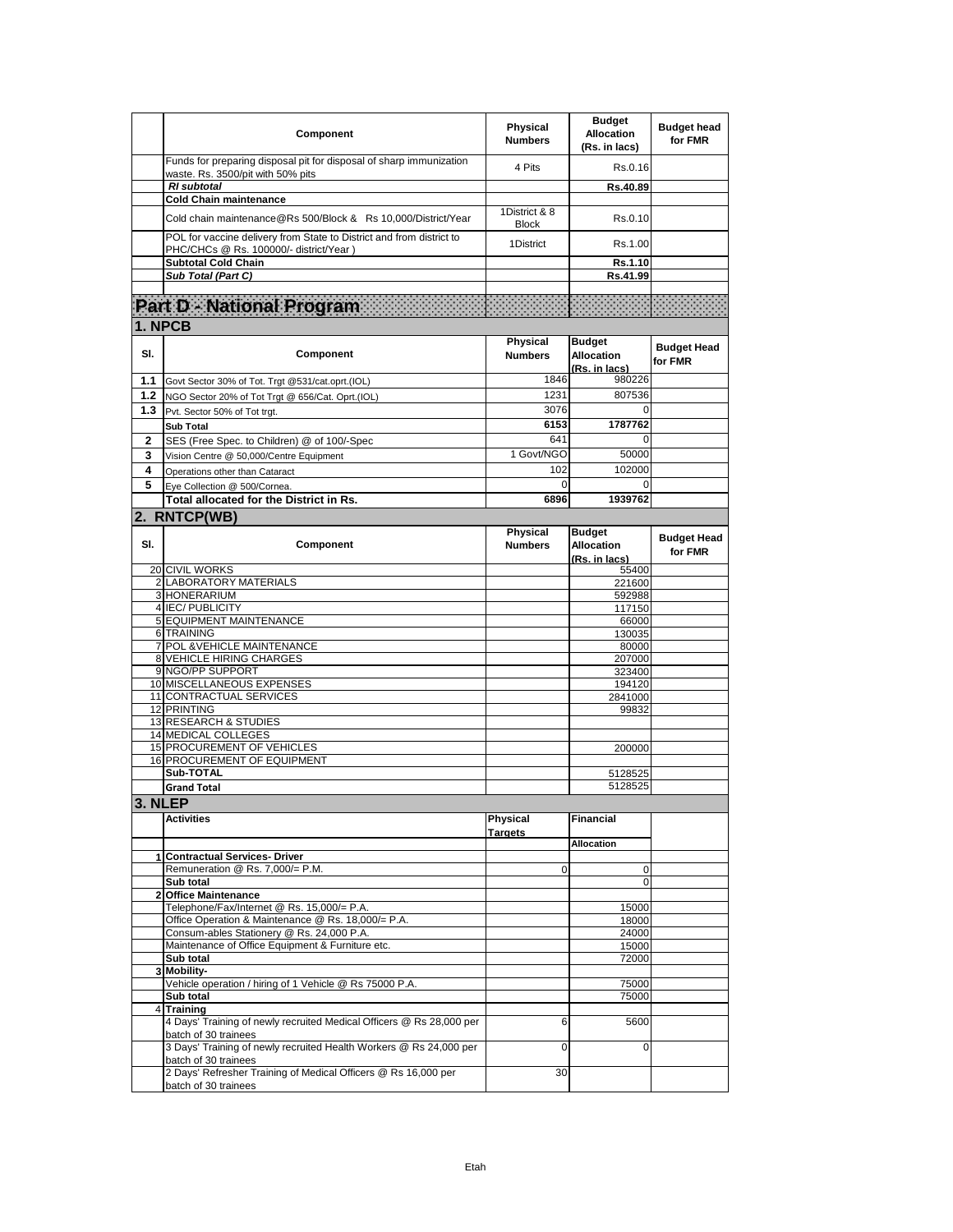|            | Component                                                                               | Physical<br><b>Numbers</b> | <b>Budget</b><br><b>Allocation</b><br>(Rs. in lacs) | <b>Budget head</b><br>for FMR |
|------------|-----------------------------------------------------------------------------------------|----------------------------|-----------------------------------------------------|-------------------------------|
|            | 2 Days' Refresher Training of Health Workers @ Rs 16,000 per<br>batch of 30 trainees    | 45                         | 40000                                               |                               |
|            | Sub total                                                                               |                            | 45600                                               |                               |
|            | 5 Procurement                                                                           |                            |                                                     |                               |
|            | Supportive medicines and other items for patients @ Rs39 per patient<br>under treatment |                            | 5600                                                |                               |
|            | Splints, Crutches, Items for Deformity Patients Rs. 15/= per patient<br>under treatment |                            | 2200                                                |                               |
|            | Patient Welfare Rs. 26/= per patient under treatment                                    |                            | 3700                                                |                               |
|            | Printing of forms @ Rs. 39/= per patient under treatment<br>Sub total                   |                            | 5600<br>17100                                       |                               |
| 6          | <b>IEC Activities</b>                                                                   |                            |                                                     |                               |
|            | Rallies @ Rs. 5,000/= each                                                              | 2                          | 10000                                               |                               |
|            | School Quiz @ Rs. 1000/= each<br>IPC workshops of ASHA @ Rs. 5000/= each                | 10<br>2                    | 10000<br>10000                                      |                               |
|            | Health Mela in local festivals, Melas etc. @ Rs. 5,000/= each                           |                            | 5000                                                |                               |
|            | Sub total                                                                               |                            | 35000                                               |                               |
|            | 7 Urban Leprosy Project                                                                 |                            |                                                     |                               |
|            | <b>Supportive Medicines</b><br>Monitoring & Supervision                                 |                            | 9000<br>6000                                        |                               |
|            | MDT delivery & follow-up services                                                       |                            | 11300                                               |                               |
|            | Sub total                                                                               |                            | 26300                                               |                               |
|            | 8 Incentive to Ashas                                                                    |                            | 12100                                               |                               |
|            | 9 Review Meetings<br>10 Disability Prevention & Medical Rehabilitation                  |                            | 18000                                               |                               |
|            | Screening Camp for selection of RCS patients                                            |                            | 0                                                   |                               |
|            | Screening Camp - miscellaneous expenses                                                 |                            | $\mathbf 0$                                         |                               |
|            | Screening Camp- Self Care Kits & patient Welfare items                                  |                            | 0                                                   |                               |
|            | Sub total<br>11 Cash Assistance                                                         |                            | 0                                                   |                               |
|            | Cash assistance- POL for Vehicle                                                        |                            | 10000                                               |                               |
|            | Cash assistance- TA DA for Leprosy Staff                                                |                            | 30000                                               |                               |
|            | Sub total                                                                               |                            | 40000                                               |                               |
|            | <b>Grand Total</b><br>4. NVBDCP                                                         |                            | 341100                                              |                               |
|            |                                                                                         |                            |                                                     |                               |
|            |                                                                                         |                            |                                                     |                               |
| S1.<br>No. | <b>Activity Proposed</b>                                                                | Physical<br><b>Numbers</b> | Budget<br>Allocation (Rs.<br>In lacs)               | <b>Budget head</b><br>for FMR |
|            | 1 DBS (Domestic Budgetary Support)                                                      |                            |                                                     |                               |
|            | 1.1 Malaria                                                                             |                            |                                                     |                               |
|            | Incentive to ASHA                                                                       |                            |                                                     |                               |
|            |                                                                                         |                            |                                                     |                               |
|            | Training                                                                                |                            | 45000                                               |                               |
|            | Monitoring & Supervision<br>BCC/IEC Anti Malaria Month                                  |                            | 30000                                               |                               |
|            | Malaria: Total                                                                          |                            | 75000                                               |                               |
|            |                                                                                         |                            |                                                     |                               |
|            | 1.2 Elimination of Lymphatic Filarisis                                                  |                            |                                                     |                               |
|            | Training of MO's                                                                        |                            |                                                     |                               |
|            | Training of Paramedical / Supervisor                                                    |                            |                                                     |                               |
|            | Night Survey                                                                            |                            |                                                     |                               |
|            | POL/Mobility                                                                            |                            |                                                     |                               |
|            | <b>Training of drug Disrtibuters</b>                                                    |                            |                                                     |                               |
|            | Honorarium of drug distributers                                                         |                            |                                                     |                               |
|            | Honorrium of Supervisors                                                                |                            |                                                     |                               |
|            | <b>Morbity Management</b>                                                               |                            |                                                     |                               |
|            | Inter Sectoral Conver. & social mobilization in Ly. Filariasis from<br>malaria BCC/IEC  |                            |                                                     |                               |
|            | Filaria: Total                                                                          |                            | 0                                                   |                               |
|            | 1.3 Dengue/ Chikungunya                                                                 |                            |                                                     |                               |
|            | Apex Referral Lab                                                                       |                            |                                                     |                               |
|            | sentinel surveillance Hospital                                                          |                            |                                                     |                               |
|            | Epidemic Preparedness & rapid response                                                  |                            |                                                     |                               |
|            |                                                                                         |                            |                                                     |                               |
|            | Training Workshop                                                                       |                            |                                                     |                               |
|            | Dengue/ Chikungunya from malaria BCC/IEC                                                |                            | 0                                                   |                               |
|            | Dengue/ Chikungunya: Total<br>1.4 AES/JE                                                |                            |                                                     |                               |